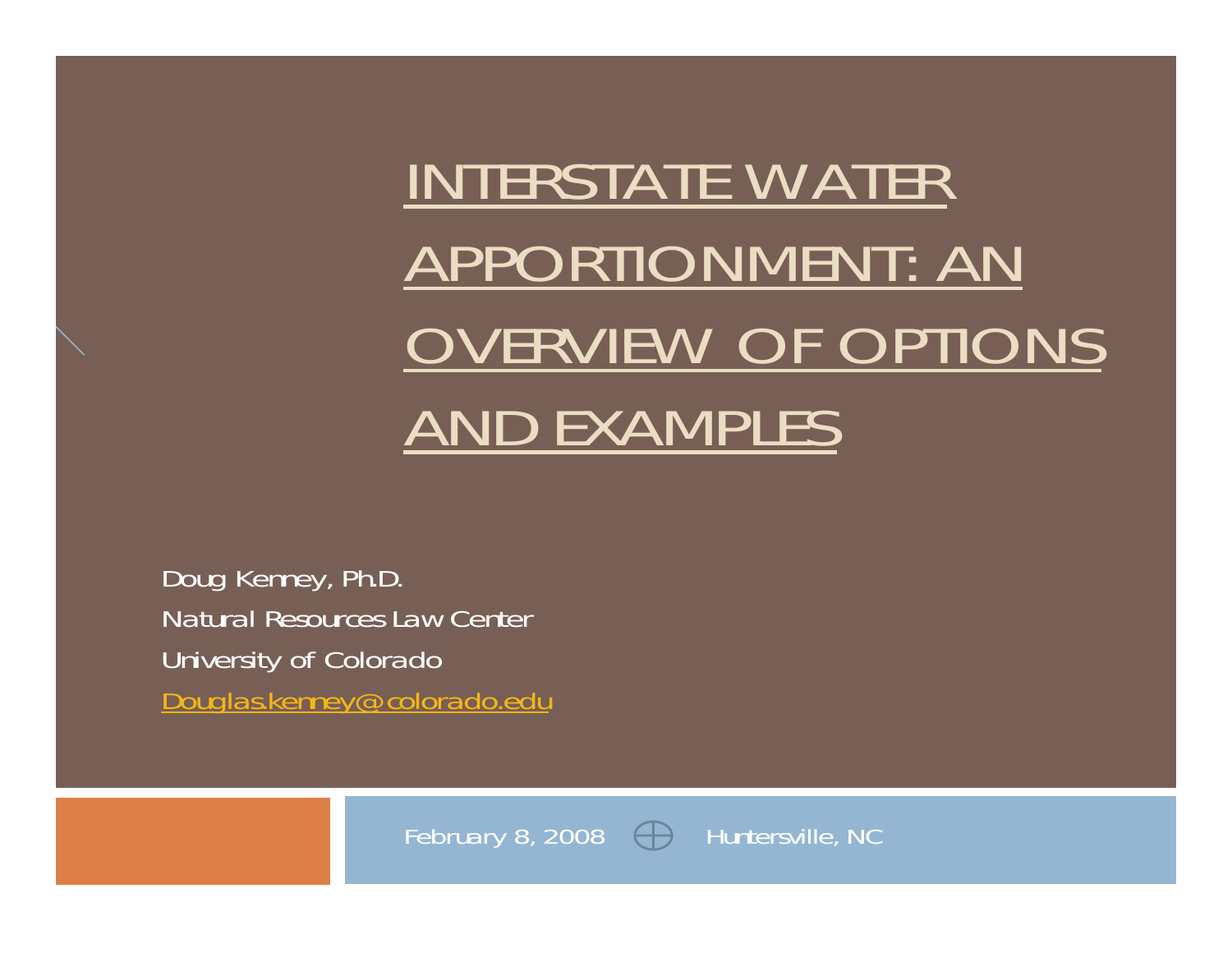# **Outline**

- □ Goal: Illustrate the variety of choices
- □ Case Study Examples:
	- **Delaware River**
	- **Nestern Compacts**
	- ACT / ACF (Georgia, Florida, Alabama)
	- **□ Great Lakes**
- **□ Some Concluding Observations**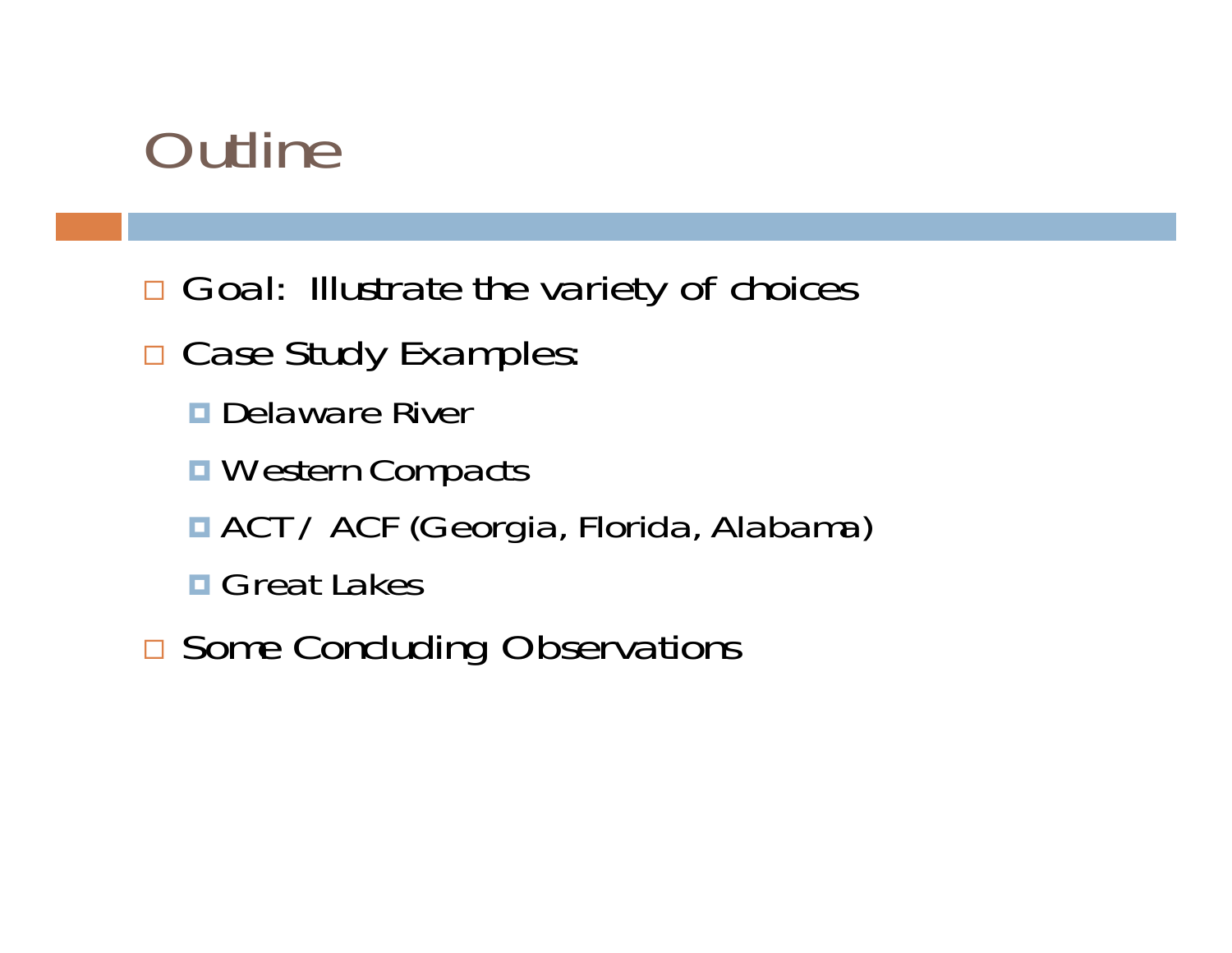# Which Examples are Relevant?

- □ Eastern Interstate Disputes About Water Quantity Addressed Via Litigation
- □ Eastern Interstate Disputes About Water Quantity Addressed Via Litigation
- □ Limitations of this approach:
	- **□** Not all innovation comes from disputes
	- Case studies only tell you what has already been done (and not what is possible)
	- No case is exactly like the Catawba
	- **The Catawba is perhaps better described as an interbasin** (not interstate) dispute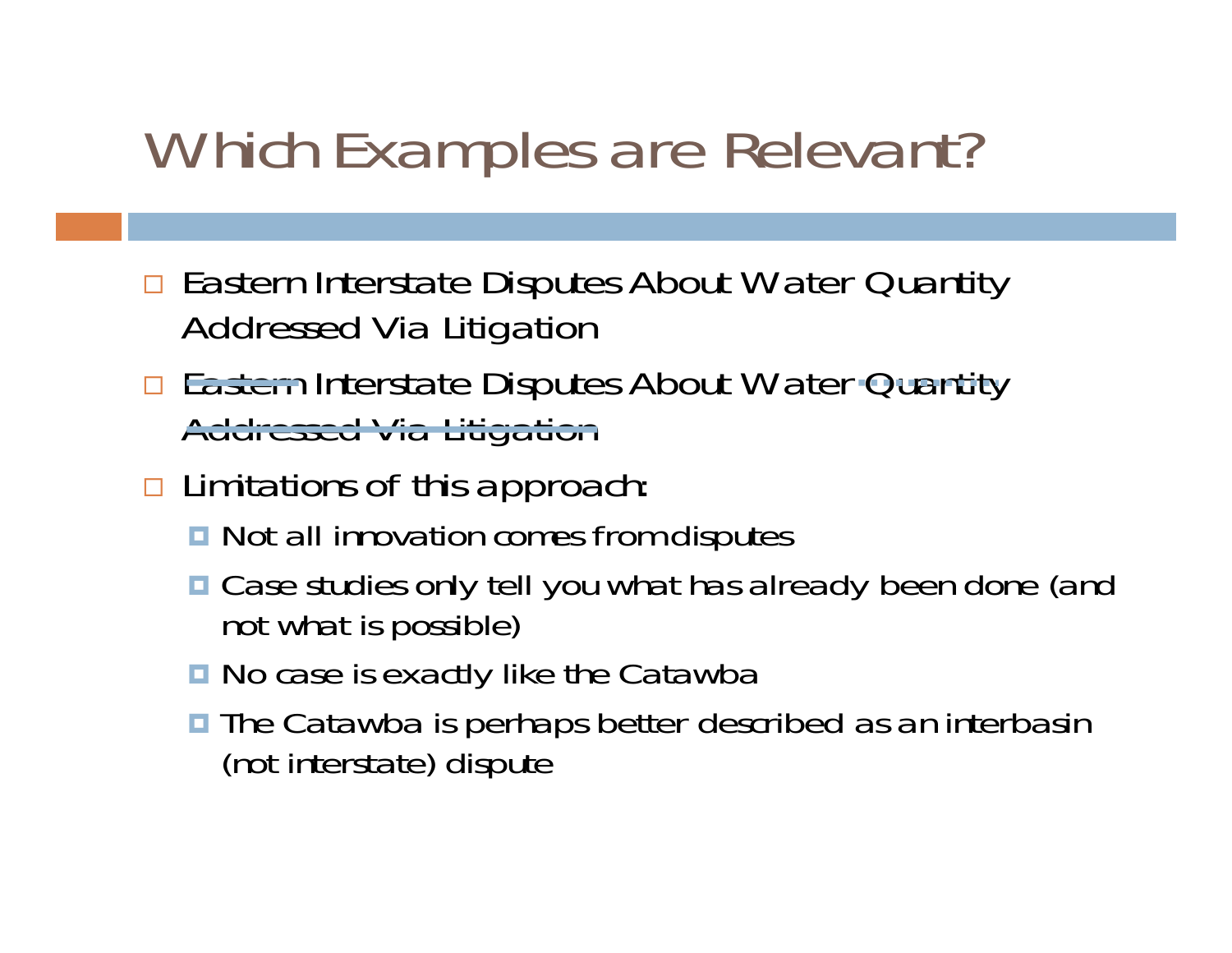#### Three Ways to Apportion Interstate Rivers

#### □ Equitable Apportionment

- Occurs in the Supreme Court
- Only done is 3 basins (Laramie (1922), Delaware (1931) and North Platte (1935))
- Unsuccessful in 5 others (Arkansas (1902), Connecticut (1931), Walla Walla (1936), Colorado (1936), and Vermejo (1982))
- □ Congressional Action
	- Only 1 example: Lower Colorado River (1928)
- □ Compacts
	- **Roughly 2 dozen examples**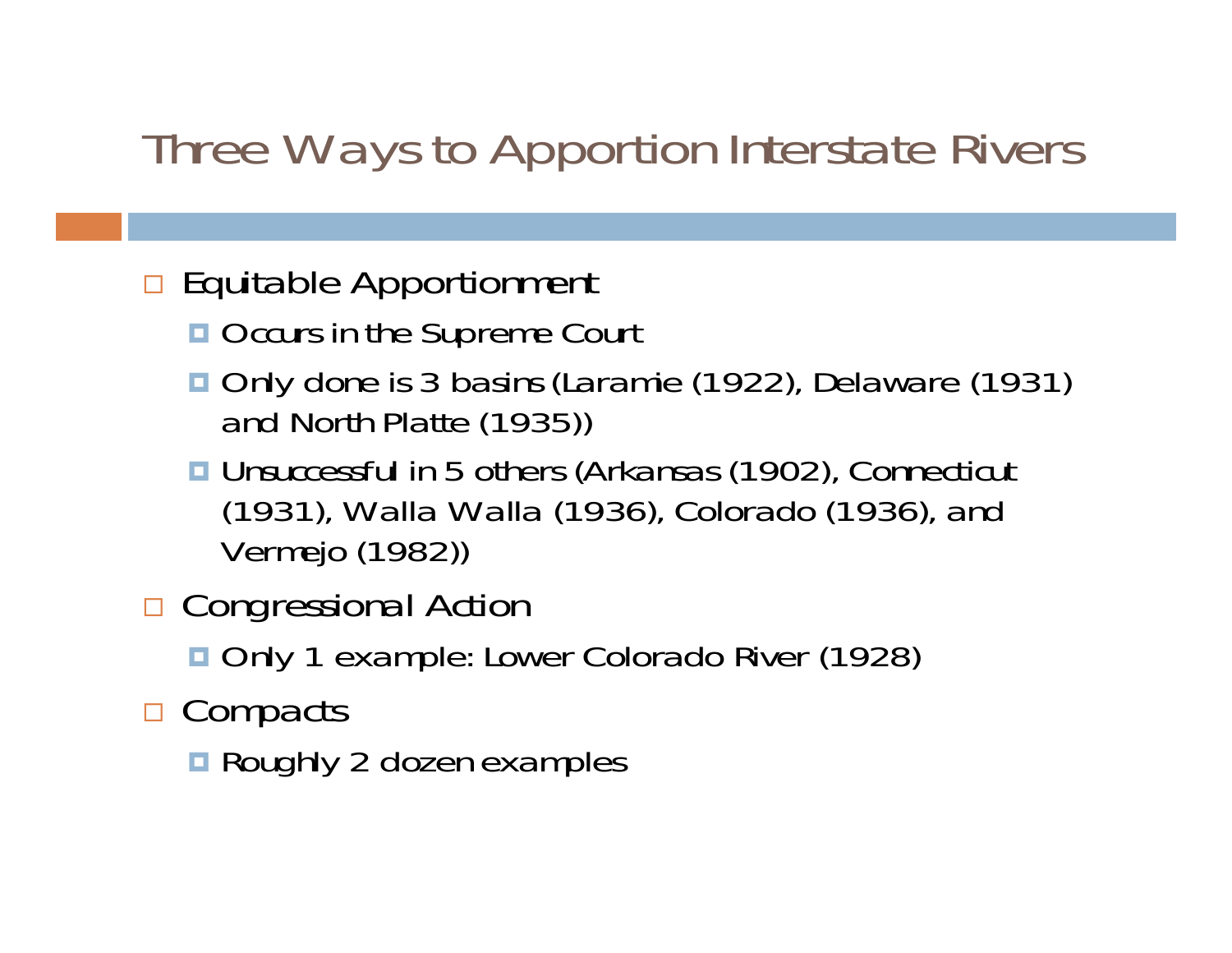# Delaware River: Timeline

- □ Early 1900s: NYC wanted to export water
- $\Box$ 1920s: 2 failed interstate compacts
- □ 1931: Equitable Apportionment
- □ 1951: Another failed interstate compact
- □ 1954: New Equitable Apportionment
- □ 1961: Delaware Compact and Commission
- □ 1983: Good Faith Agreement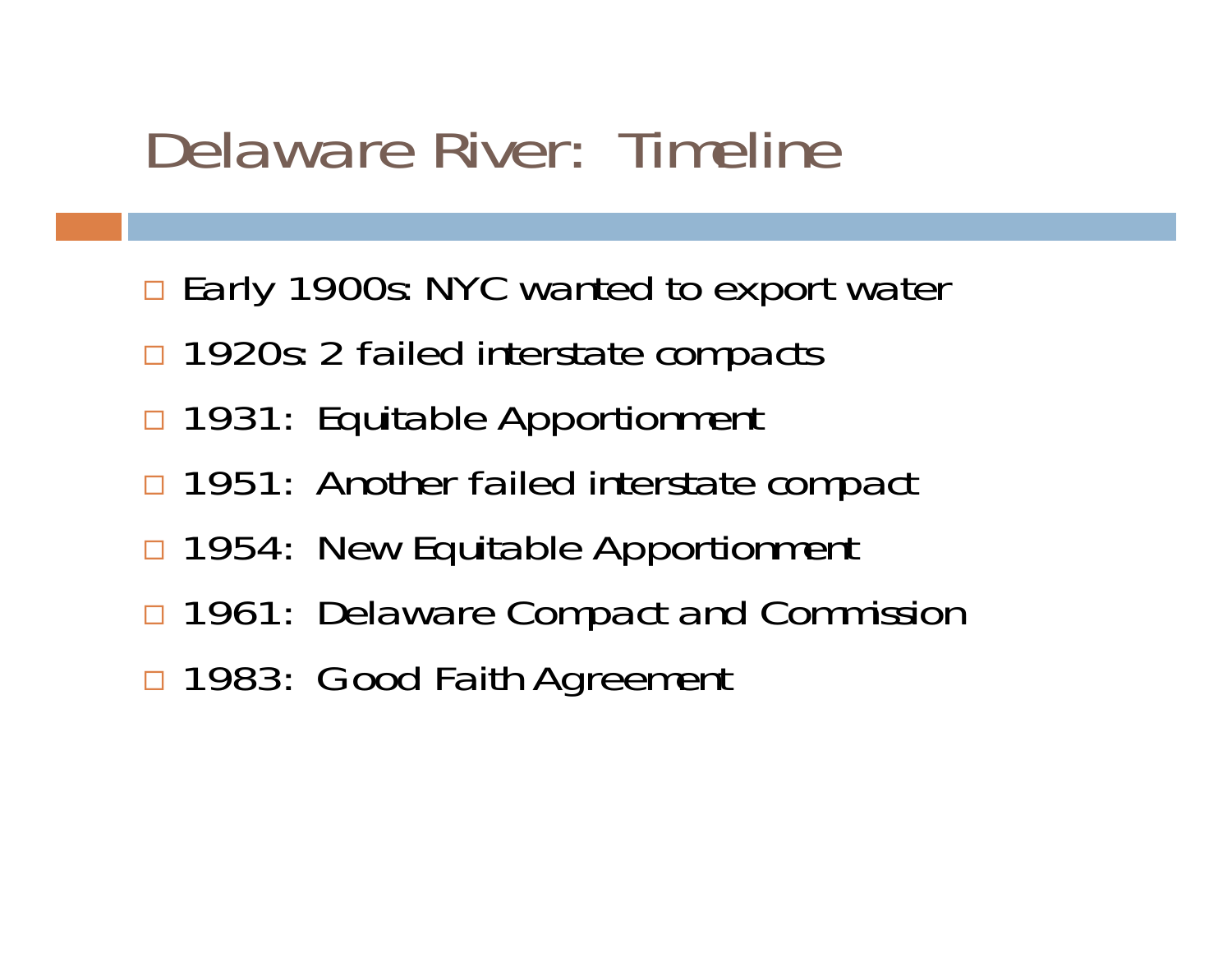# Delaware River: Some Lessons

- □ Going to court leveled the playing field
- □ Equitable apportionments (for better or worse) are not final
- □ Compacts and court actions are not mutually exclusive options
- **n** Provisions to deal with drought and other emergencies are essential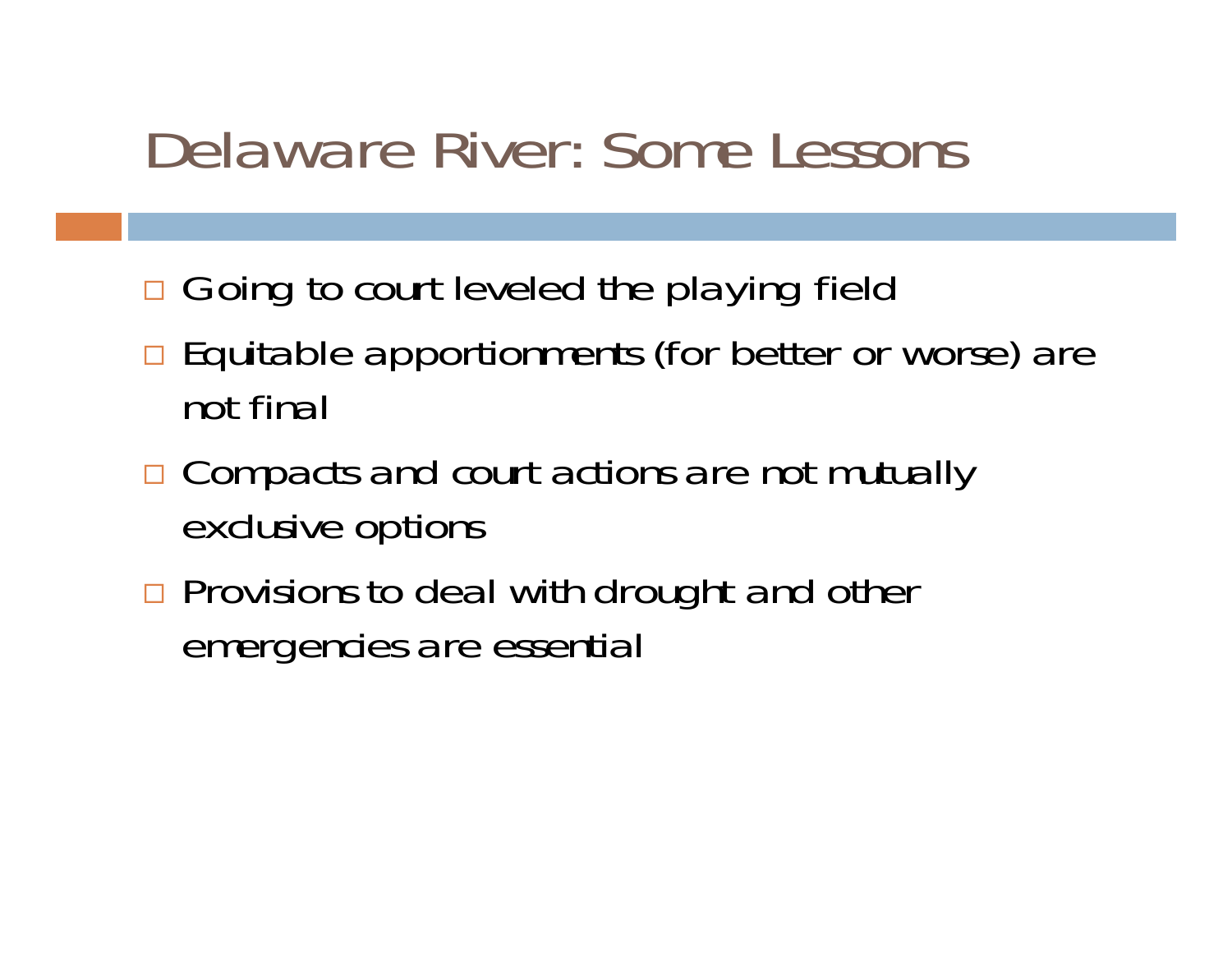# Western Compacts

- □ 22 examples (usually focused only on apportionment)
- □ Enacted through a 5-part process:
	- (1) Congress authorizes the states to negotiate a compact,
	- **□ (2) state legislatures appoint commissioners,**
	- **□** (3) the commissioners meet, usually aided by a federal chairman, to negotiate and sign the agreement,
	- (4) the state legislatures ratify the compact, and
	- **□** (5) Congress ratifies the compact.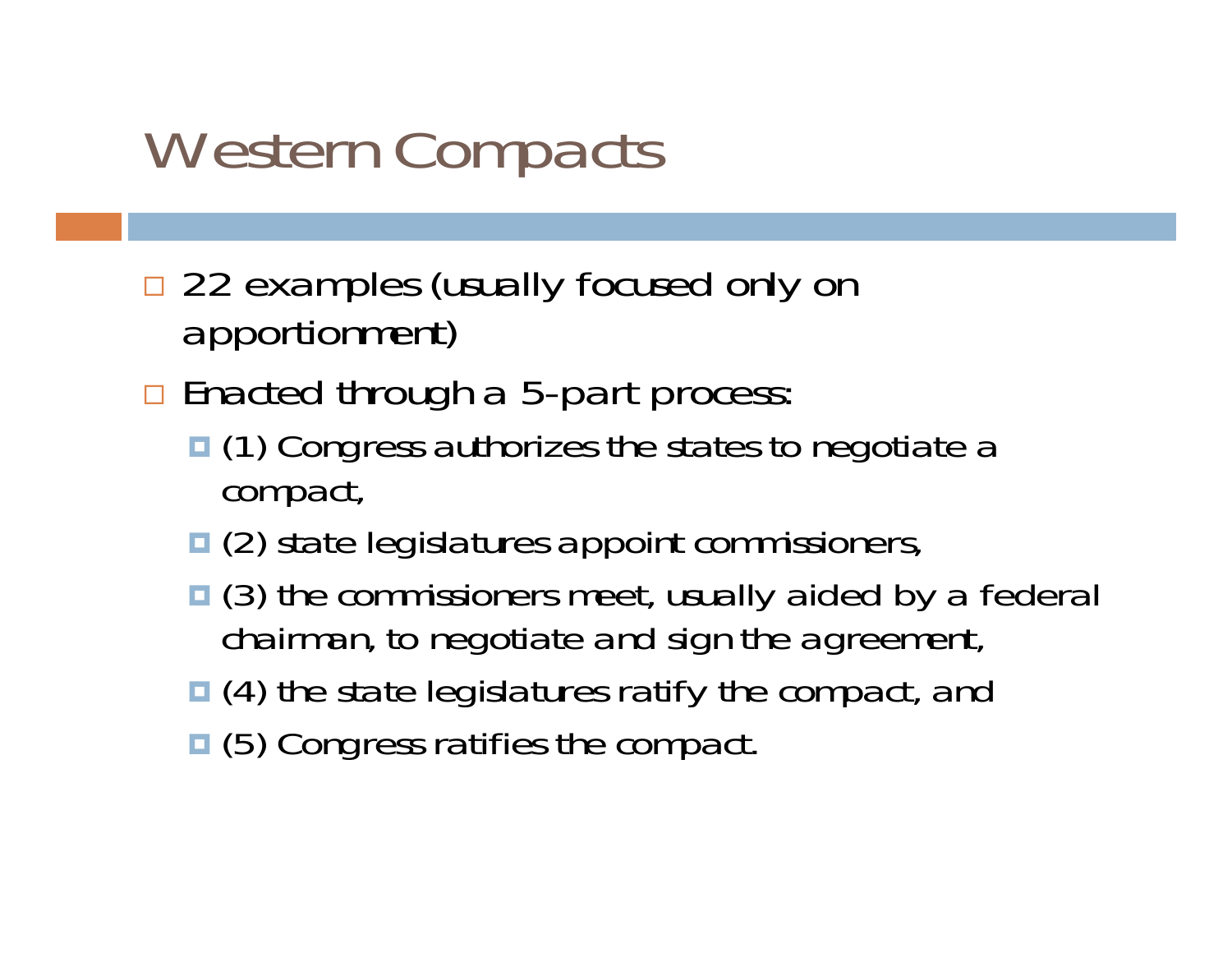# Allocation Formulas. Two key considerations:

- $\Box$  **Hydrologic Standards**: Four approaches:
	- (1) systems based on maintaining minimum flow levels at state lines (or other useful gauging stations),
	- □ (2) approaches based on reservoir storage,
	- □ (3) formulas allocating fixed or percentage-based rights to consumption or diversion (the most common approach), and
	- (4) a requirement for upstream states to deliver downstream a minimum *volume* (rather than a constant *flow* rate) over a lengthy time period.
- **Time Scale**: Four approaches:
	- (1) constant requirements (same standard in effect at all times);
	- □ (2) seasonal requirements,
	- (3) annual requirements (i.e., typically a "water year" standard); and
	- □ (4) a multi-year requirement.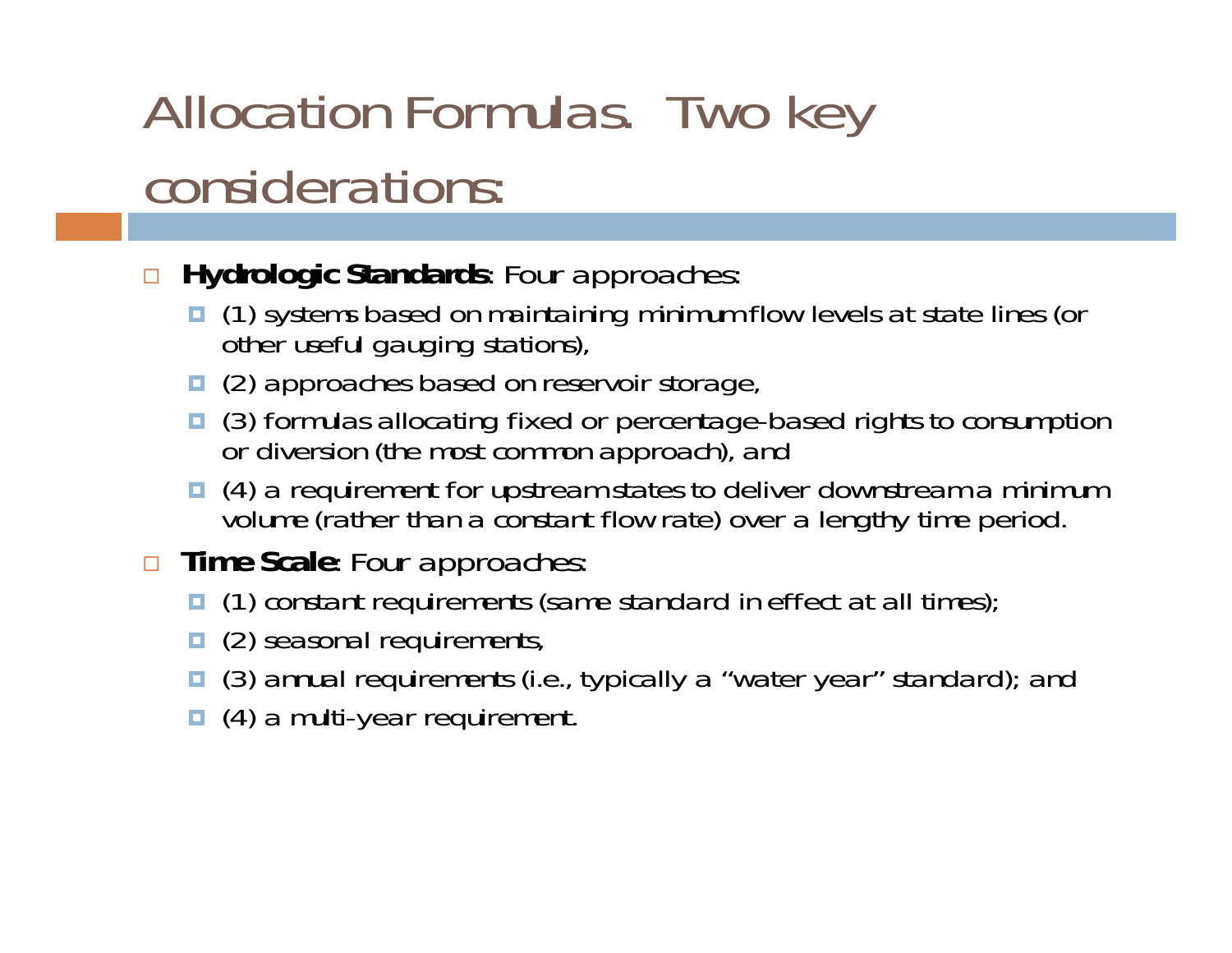# Compact Administration

- □ Most (18 of 22) provide for commissions; 14 have a federal member (but only a voting member in one case)
- □ Problematic compacts are those that are technically flawed (e.g., based on incorrect assumptions about flow) and those that omit key variables (e.g., groundwater-surface water interactions, emergency situations, environmental issues)
- **□ Most commissions can only make unanimous** decisions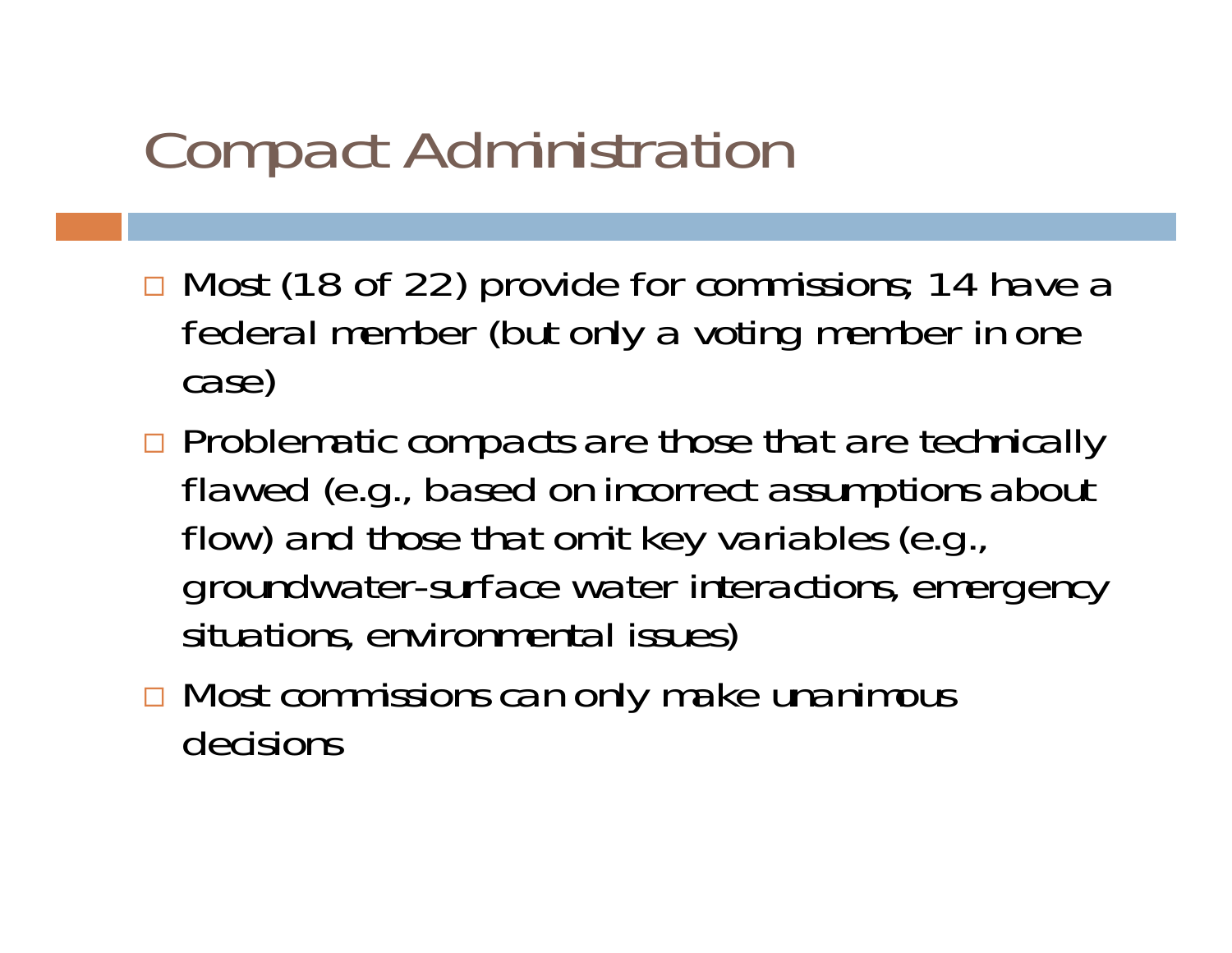# Lessons About Compacts

- $\Box$  Compacts provide stability, but often at the expense of flexibility. Once an apportionment is made, don't ever expect a change.
- **Apportionment is often defined too narrowly.**
- □ Formulas should not be based on fixed volumes (percentages are better) and should make provisions for dealing with unforeseen events and complications. (This is an argument in favor of having some sort of commission.)
- □ Compacts can help resolve interstate conflicts, but they often do nothing to resolve intra-state (but interbasin) conflicts.
- □ Compacts, in theory, can be a building block upon which more sophisticated agreements and administrative arrangements evolve, however in practice, this generally doesn't happen.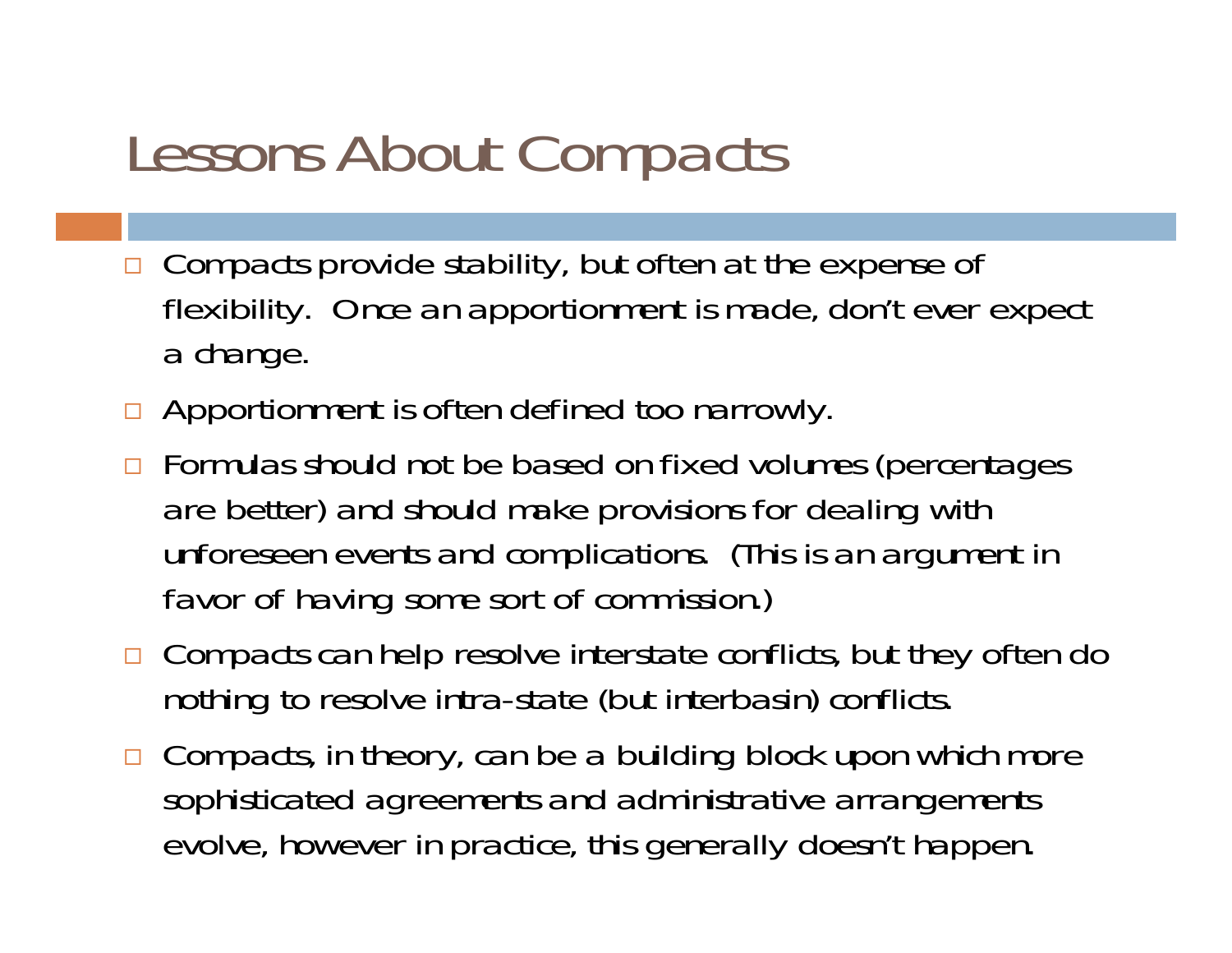# ACT / ACF

- $\Box$ 1980s: conflicts about navigation & environmental protection
- $\Box$ 1983: issues largely resolved by an MOA (between AL, FL, GA and the Corps)
- $\Box$ 1990s: new disputes about out-of-basin diversions
- $\Box$ 1990: first of the lawsuits filed (Alabama sued the Corps)
- $\Box$  1991 MOA, 1992 MOA, 1993 Charter: establish the Comprehensive Study
	- $\Box$ Broadly focused and ambitious attempt to solve many problems
	- **□** Created an administrative structure; commissioned several studies
- $\Box$ 1996: Parties agree to negotiate "traditional" water allocation compacts
- $\Box$  1997: Pseudo-compacts & commissions established to negotiate apportionments
- $\Box$ 1997-2003: period of studies, negotiations, and missed deadlines
- □ 2003: ACF compact collapsed
- □ 2004: ACT compact collapsed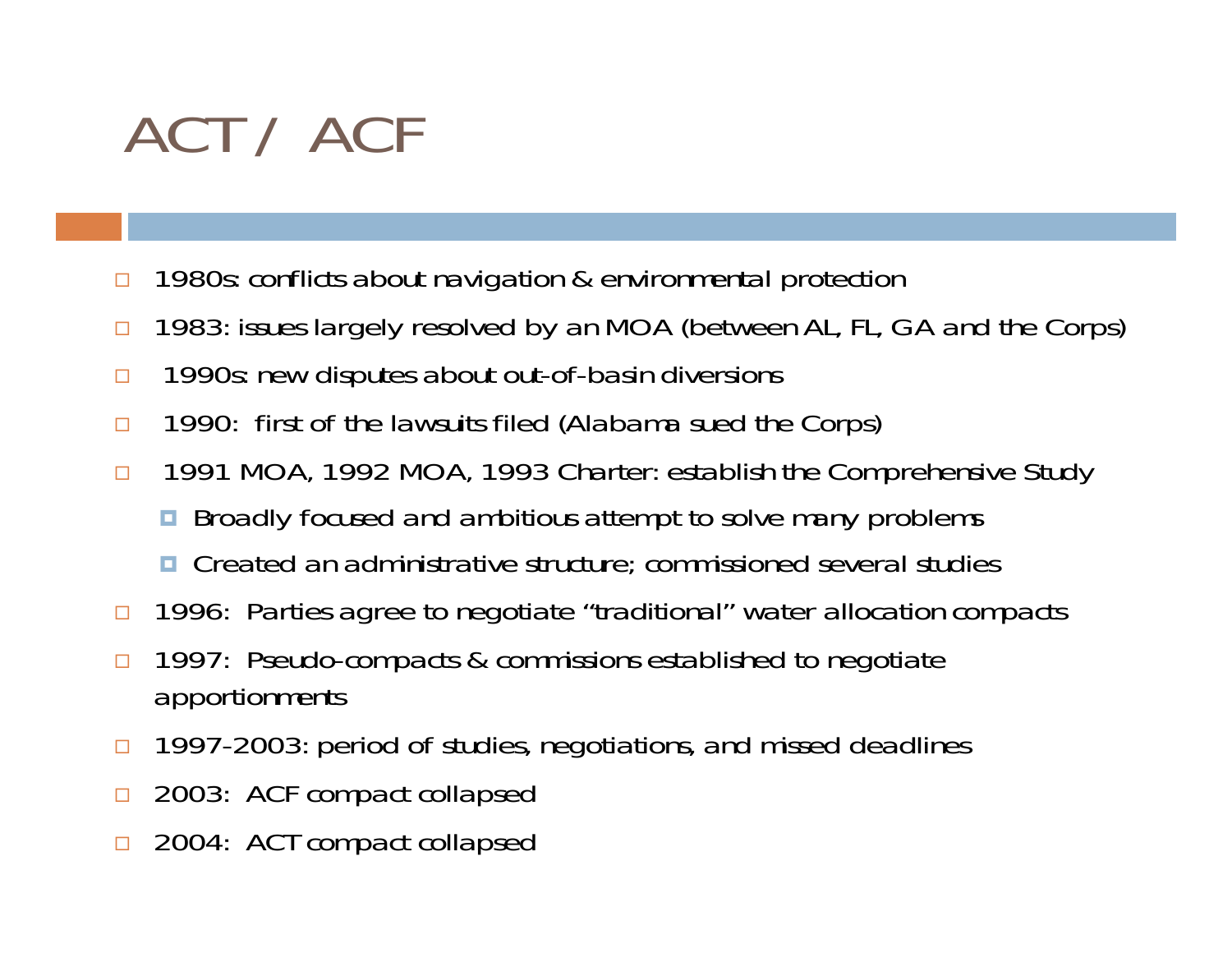# ACT / ACF Lessons

- □ The heart of a water apportionment compact is the formula
- □ Addressing the environmental flow needs of the Apalachicola Bay (Florida's main concern) did not lend itself well to the formula approach
- □ High level of animosity and distrust throughout poisoned process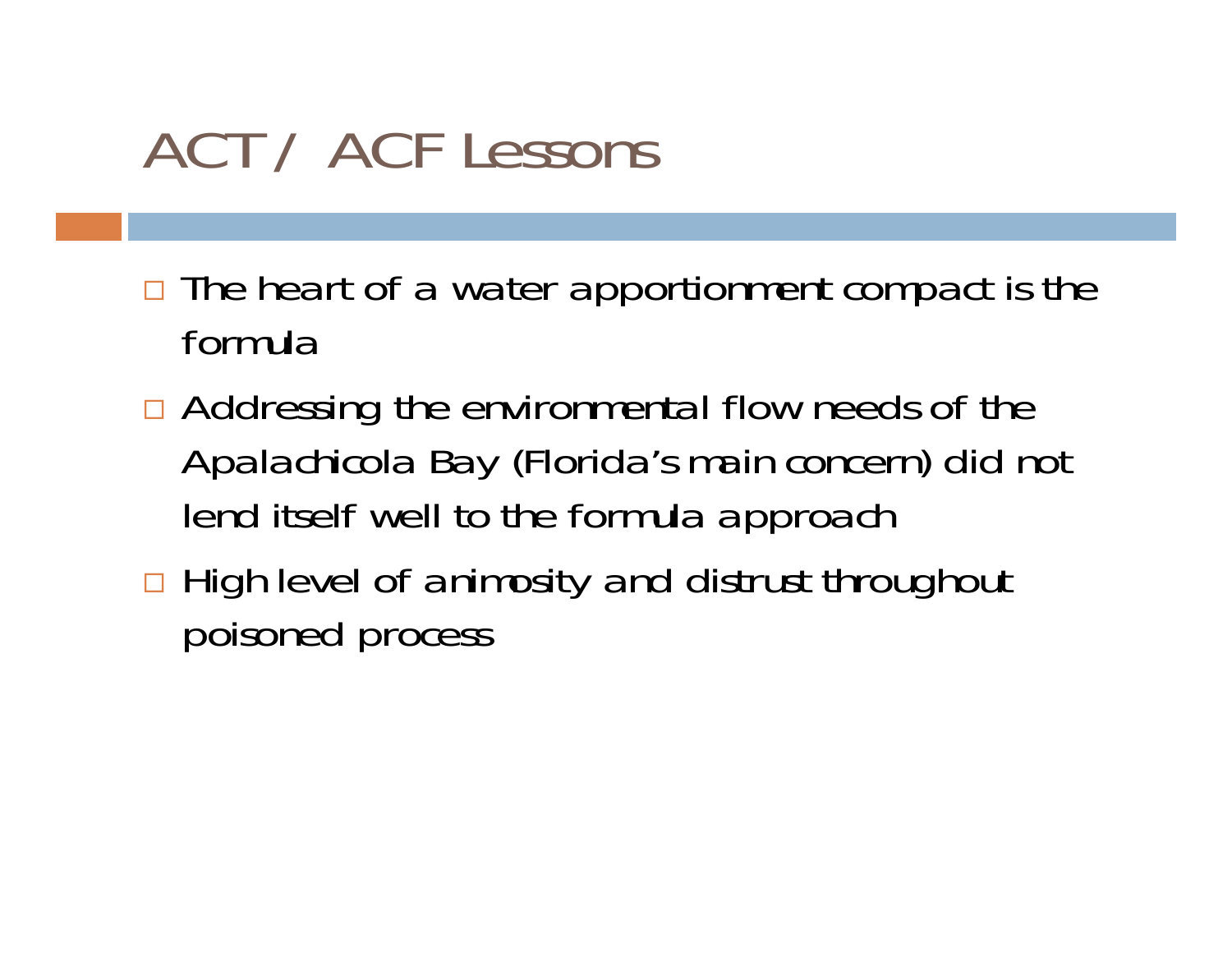## Great Lakes

- **n** Region with a great deal of innovative arrangements and organizations (from the hundreds to the thousands), but only rarely focused on apportionment
- $\Box$  Environmental issues (sea lamprey, fisheries management, toxics) and out-of-basin diversions
- **□** Notable international bodies: International Joint Commission & Great Lakes Fisheries Commission
- Notable interstate bodies: Great Lakes Commission & Council of Great Lakes Governors
- □ Pending: Great Lakes-St. Lawrence River Basin Water Resources Compact (2005) (to prohibit exports)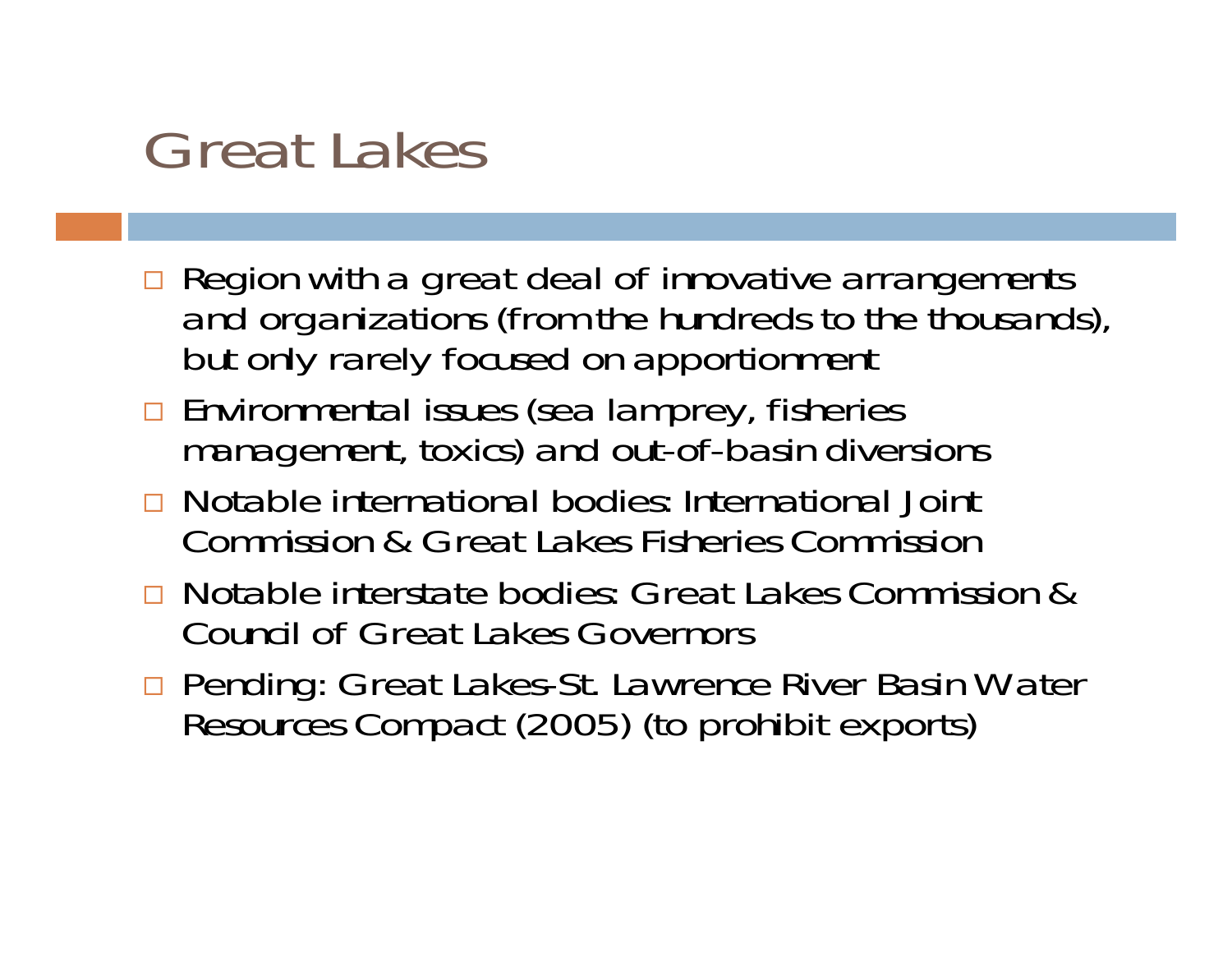### Lessons from the Great Lakes

- **□ Multiple organizations and agreements can achieve** the same goals as a single, large entity or a single comprehensive agreement
- □ Organizations are tailored to specific roles via their memberships, physical jurisdictions, and powers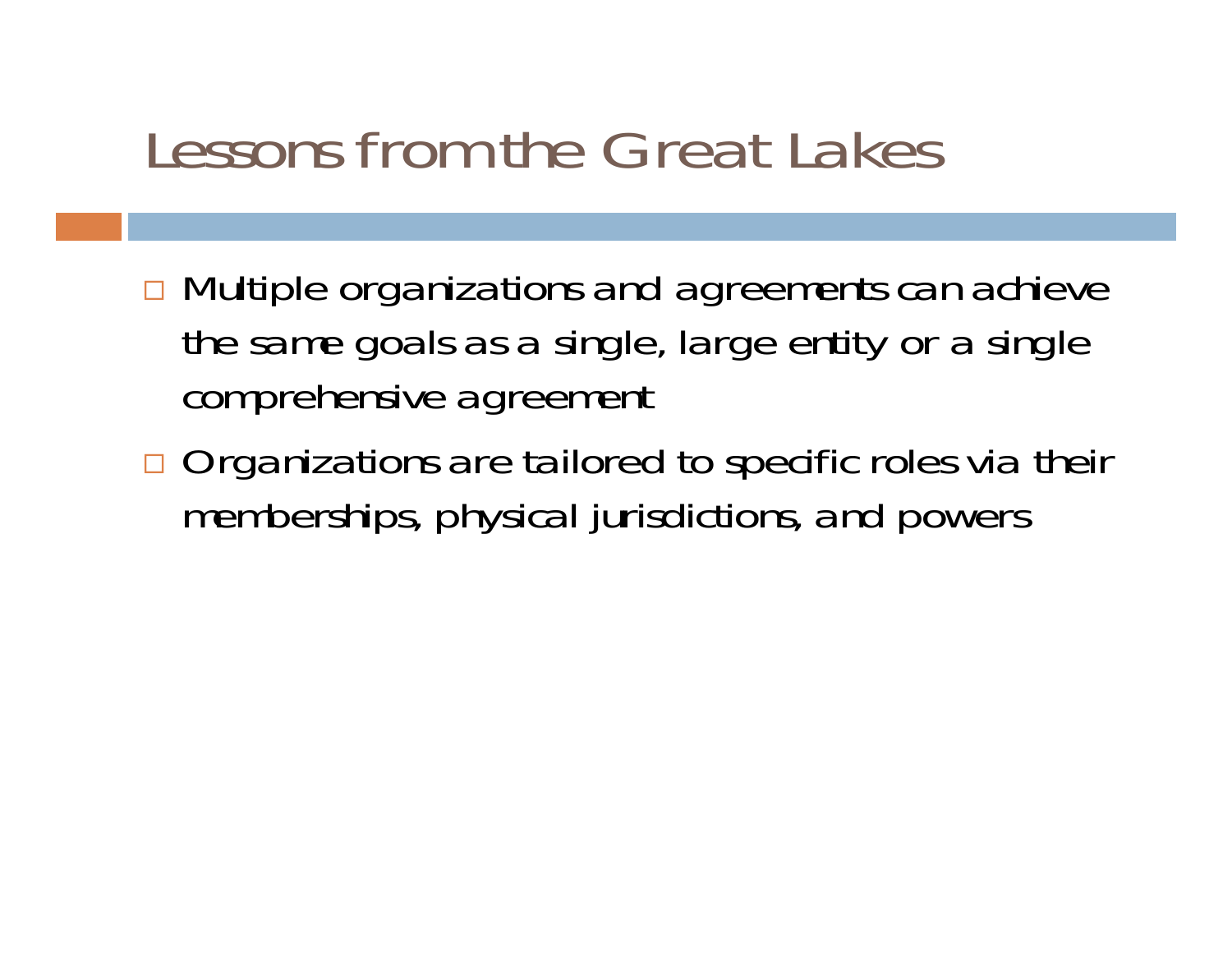# Some Final Observations

- □ There is no one "right" way to resolve interstate water issues
- **□ Most analysts agree on one point: the Supreme** Court is rarely the best option
- □ Compacts have a lot of support, but most existing examples have real limitations
- Successful negotiations are based on *needs* and not *rights* (international lesson)
- □ If you are not careful, conflicts can persist for many decades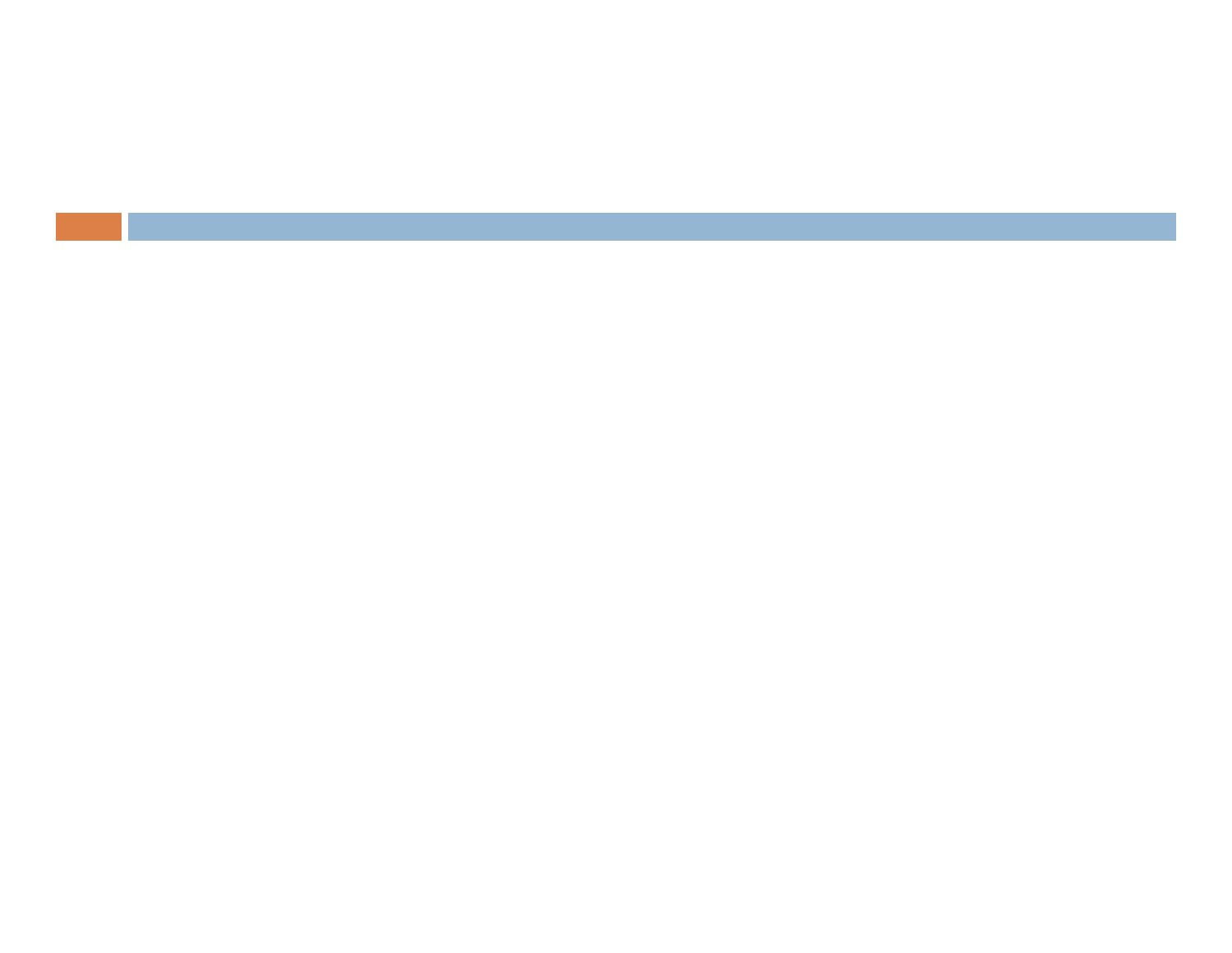# Some Questions to Ponder

- $\Box$ What is the problem(s) to be solved? What are the goals of further negotiations?
- $\Box$  What are the opportunities/constraints associated with the existing water infrastructure and patterns of water use? Do the forums/mechanisms exist to find solutions?
- $\Box$ What information (and knowledge) is (and is not) currently available?
- $\Box$  What hydrologic parameter(s) is most relevant to the parties? What types of guarantees do water users need?
- $\Box$  Are the water needs of the parties static or evolving? Do the critical water needs fluctuate over the course of the year?
- □ If an allocation formula is needed, must it deal with all hydrologic conditions at all times and places, or just a particular location, time or situation (e.g., drought events)?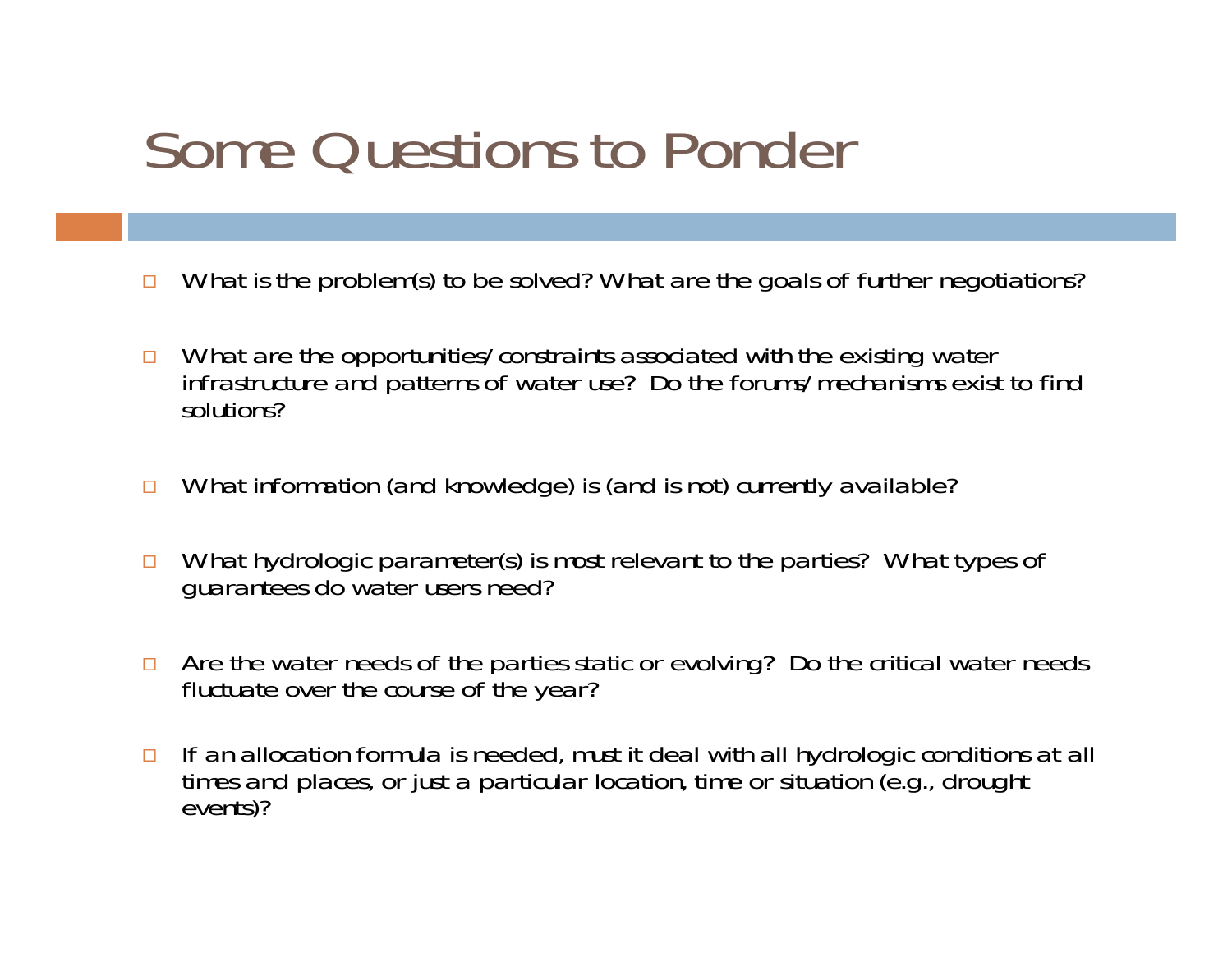### Coordination Mechanism Design Issues

- $\Box$  Scope of the Mechanism
	- Substantive Scope (water; environment; broader socioeconomic activities)
	- Spatial Region (watershed; political jurisdictions; mixed system)
	- **D** Duration (permanent; temporary/transitional)
- $\Box$ Role of the Mechanism (articulate new policies; establish a framework for research and/or decision-making; create a new body)
- $\Box$ Administrative Strategy (use existing entities; create a new entity; mixed system)
- **n** Participants in the Mechanism
	- **Level of Government (federal, state, local or other governments)**
	- **Types of Representatives (legislators**; water officials; stakeholders)
	- O. Selection of Representatives (appointed; elected; associated with other positions)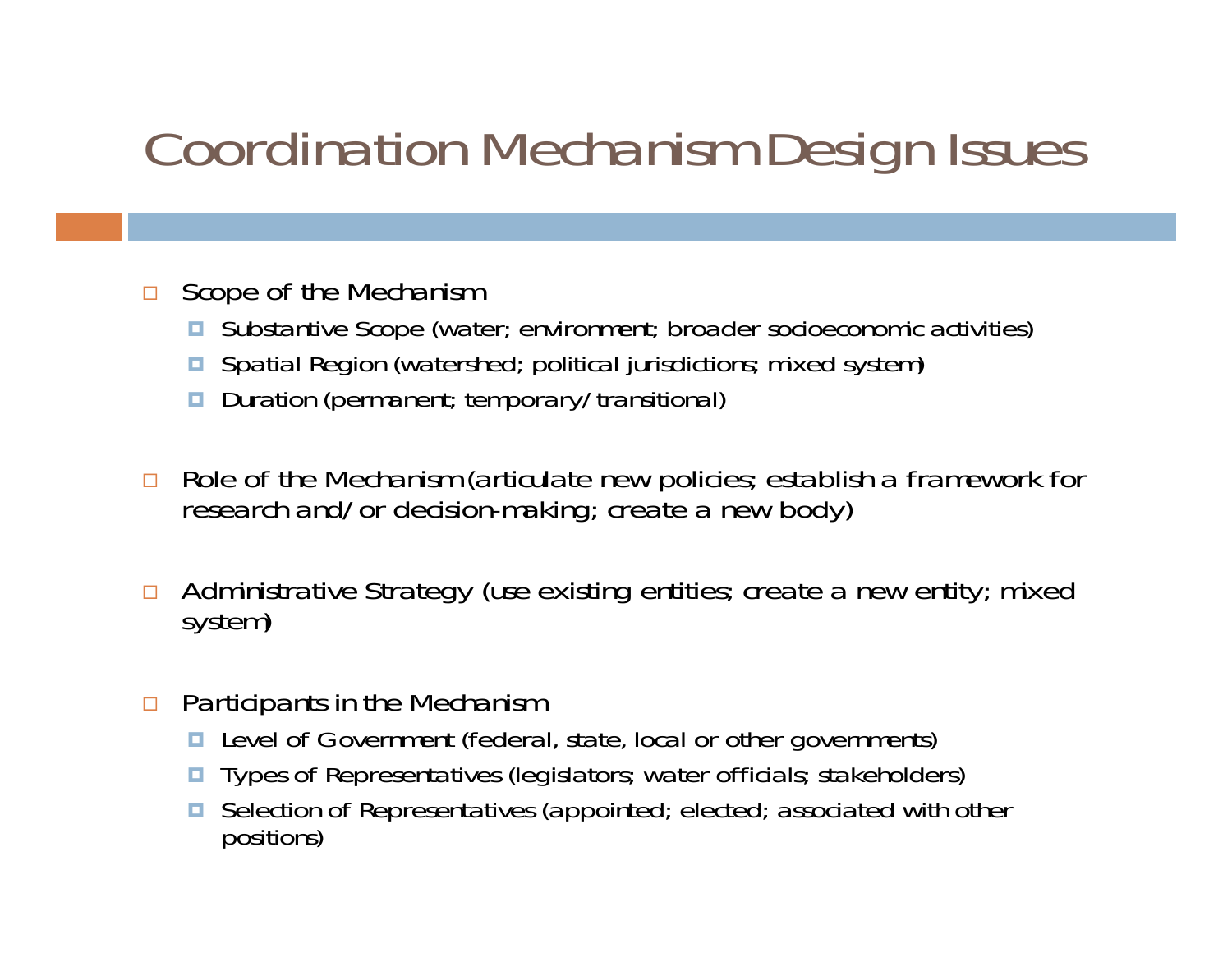# … more design issues

#### □ Authorities / Powers

- **Types (soft: coordination, policy recommendations; hard:** regulation, standard setting; balance of both)
- **Location of Power (held by participating entities; held by a** new coordination mechanism body)
- Source of Power (federal law, state law, other (e.g., MOA's))
- □ Source of Information and Technical Expertise
	- Independent Staff (yes; no; mixed)
	- **Information Tools (models; reporting requirements;** assessments; special committees; etc.)
	- **Information Dissemination (annual reports; studies; data**  $cl$ earinghouse; etc)